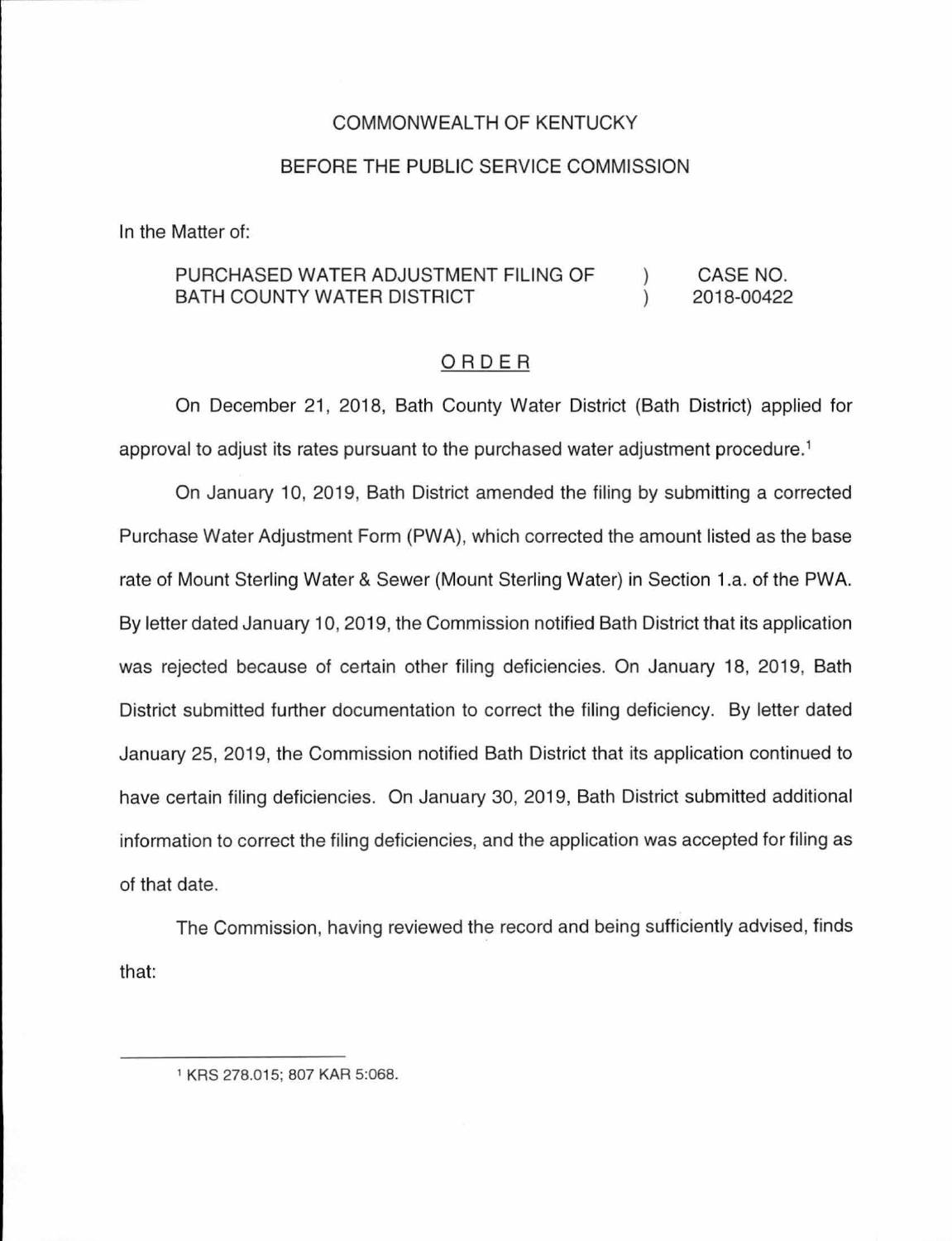1. Bath District purchases water from the Morehead Utility Plant Board (MUPB) and Mount Sterling Water.

2. MUPB notified Bath District that its wholesale water rate to Bath District would increase from \$1.398 per 1,000 gallons to \$1.488 per 1,000 gallons and the Capital Costs would increase from \$17,416.40 per month to \$17,809.67 per month effective January 31 , 2019. Mount Sterling Water notified Bath District that its wholesale rate to Bath District would increase from \$3.02 per 1,000 gallons to \$3.11 per 1 ,000 gallons, effective July 1, 2018.<sup>2</sup> Bath District proposes to increase the water rates to its customers effective January 15, 2019, to reflect the increased cost of purchased water.

3. Bath District proposed a purchased water adjustment factor of \$0.11 per 1,000 gallons in its application.

4. During the 12 months ended November 30, 2018, Bath District purchased 452,017,000 gallons of water from MUPB and purchased 21 ,645,000 gallons of water from Mount Sterling Water. During the same period, Bath District sold 428,564,000 gallons of water. The increase in the cost of purchased water is \$47,348.82, resulting in a purchased water adjustment factor of \$0.11 per 1,000 gallons.

5. The purchased water adjustment factor of \$0.11 per 1,000 gallons, as calculated in Appendix A to this Order, is fair, just, and reasonable, and should be approved.

6. Bath District's proposed rates should be approved.

<sup>2</sup> TFS 2018-00247 (Ky. PSC filed May 24, 2018); the Commission accepted the tariff for filing by letter dated June 15, 2018.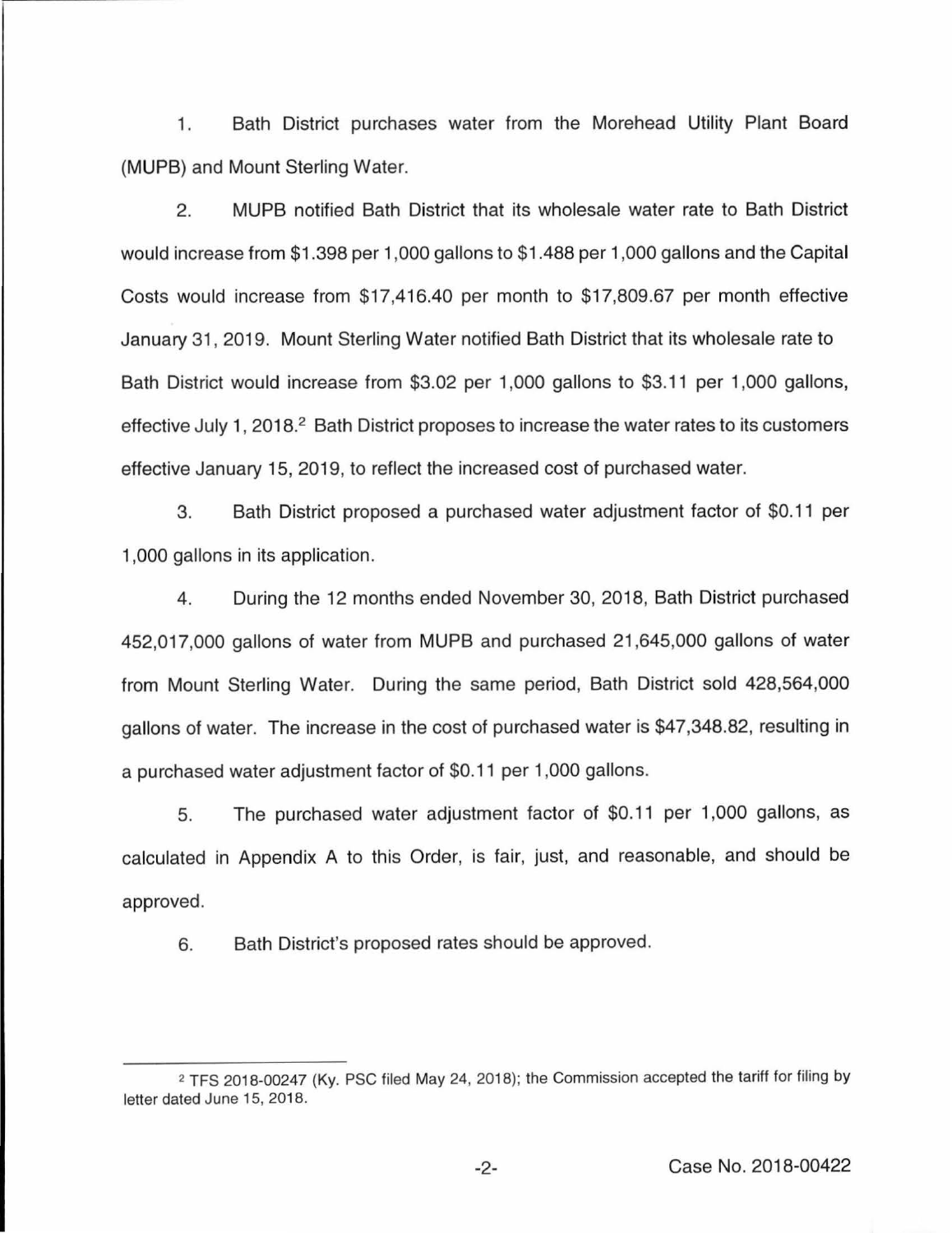7. The rates as set forth in Appendix B to this Order, are fair, just, and reasonable, and should be approved for water service rendered by Bath District on and after January 15, 2019.

IT IS THEREFORE ORDERED that:

1. The purchased water adjustment factor of \$0.11 per 1,000 gallons is approved.

2. The rates proposed by Bath District are approved.

3. The rates as set forth in Appendix B to this Order are approved for water service rendered by Bath District on and after January 15, 2019.

4. Within 20 days of the date of entry of this Order, Bath District shall file with the Commission, using the Commission's electronic Tariff Filing System, revised tariff sheets showing the rates approved herein.

5. Within 30 days of the date of entry of this Order, Bath District shall file with the Commission Proof of Notice pursuant to 807 KAR 5:068, Section 5(3).

6. Any document filed pursuant to ordering paragraph 5 of this Order shall reference the number of this case and shall be retained in the post-case correspondence file.

7. This case is closed and removed from the Commission's docket.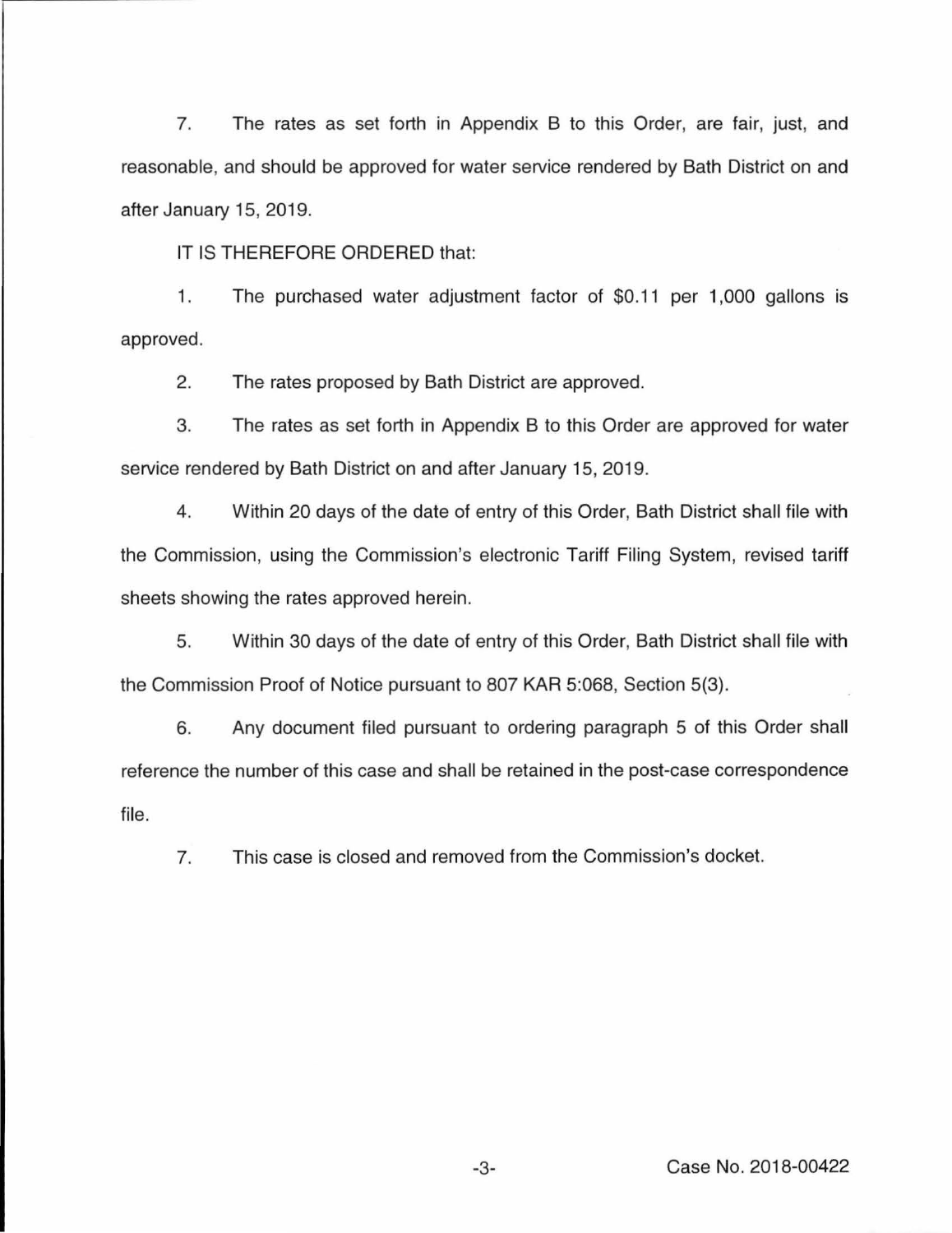By the Commission



ATTEST:

Tue R. Punson

Case No. 2018-00422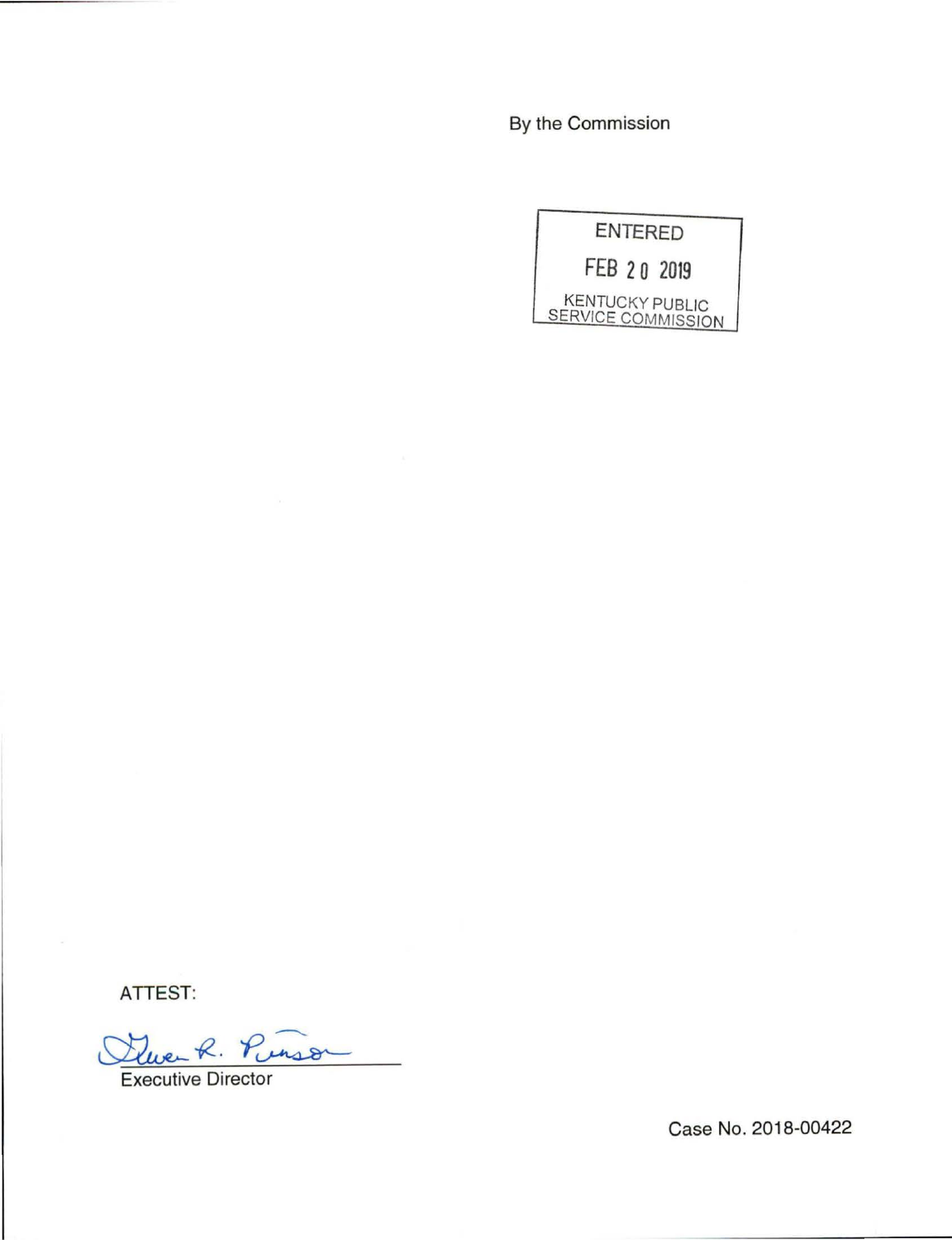# APPENDIX A

# APPENDIX TO AN QRDER OF THE KENTUCKY PUBLIC SERVICE COMMISSION IN CASE NO. 2018-00422 DATED **fEB 2 0 2019**

|                                                                                              | <b>New Rate</b>                             | <b>Base Rate</b>                                          |
|----------------------------------------------------------------------------------------------|---------------------------------------------|-----------------------------------------------------------|
| <b>Morehead Utility Plant Board</b><br><b>Purchases in Gallons</b><br>Rate per 1,000 Gallons | 452,017,000<br>\$1.488/1000<br>\$672,601.30 | 452,017,000<br>\$1.398/1000<br>\$631,919.77               |
| <b>Capital Costs</b>                                                                         | \$17,809.67<br>12 months<br>\$213,716.04    | \$17,416.40<br>12 months<br>\$208,996.80                  |
| <b>Mount Sterling Water</b><br><b>Purchases in Gallons</b>                                   | 21,645,000<br>\$3.11/1000<br>\$67,315.95    | 21,645,000<br>\$3.02/1000<br>\$65,367.90                  |
| Total                                                                                        | \$953,633.29                                | \$906,284.47                                              |
| Increased water cost                                                                         |                                             | \$47,348.82                                               |
| Increased water cost<br>Divided by Gallons sold/1000<br>Purchased water adjustment factor    |                                             | \$47,348.82<br>428,564,000<br>\$ 0.1105 per 1,000 Gallons |
|                                                                                              |                                             | or \$ 0.11 per 1,000 Gallons                              |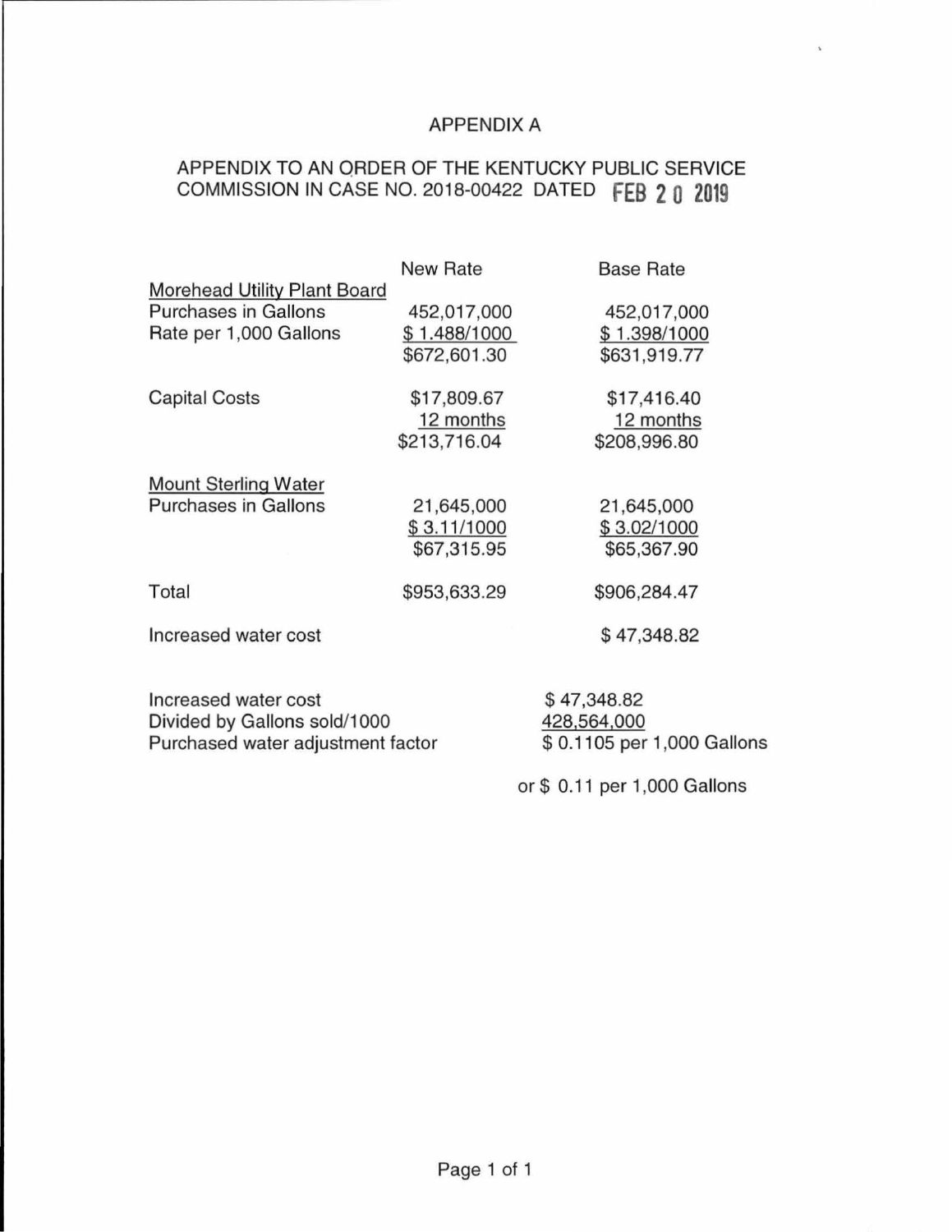# APPENDIX B

# APPENDIX TO AN ORDER OF THE KENTUCKY PUBLIC SERVICE COMMISSION IN CASE NO. 2018-00422 DATED **FEB 2 0 2019**

The following rates and charges are prescribed for the customers in the area served by Bath County Water District. All other rates and charges not specifically mentioned herein shall remain the same as those in effect under the authority of the Commission prior to the effective date of this Order.

#### Monthly Water Rates

# 5/8- x 3/4-lnch Meter

| First       | 2,000 Gallons  |
|-------------|----------------|
| <b>Next</b> | 3.000 Gallons  |
| Next        | 5,000 Gallons  |
| Next        | 10,000 Gallons |
| <b>Next</b> | 30,000 Gallons |
| Over        | 50,000 Gallons |

### 1-lnch Meter

| 10,000 Gallons |
|----------------|
| 10,000 Gallons |
| 30,000 Gallons |
| 50,000 Gallons |
|                |

#### 2-lnch Meter

| First | 50,000 Gallons |
|-------|----------------|
| Over  | 50,000 Gallons |

# Bulk Sales

Leak Adjustment Rate

Wholesale Rates Sharpsburg Water District City of Frenchburg City of Owingsville

\$16.46 Minimum Bill 6.38 per 1,000 Gallons 4.95 per 1,000 Gallons 4.29 per 1,000 Gallons 4.07 per 1,000 Gallons 3.95 per 1,000 Gallons

\$60.35 Minimum Bill 4.29 per 1,000 Gallons 4.07 per 1,000 Gallons 3.95 per 1,000 Gallons

\$225.35 Minimum Bill 3.95 per 1,000 Gallons

8.74 per 1,000 Gallons

3.18 per 1 ,000 Gallons

3.66 per 1,000 Gallons 3.21 per 1,000 Gallons 2.80 per 1,000 Gallons